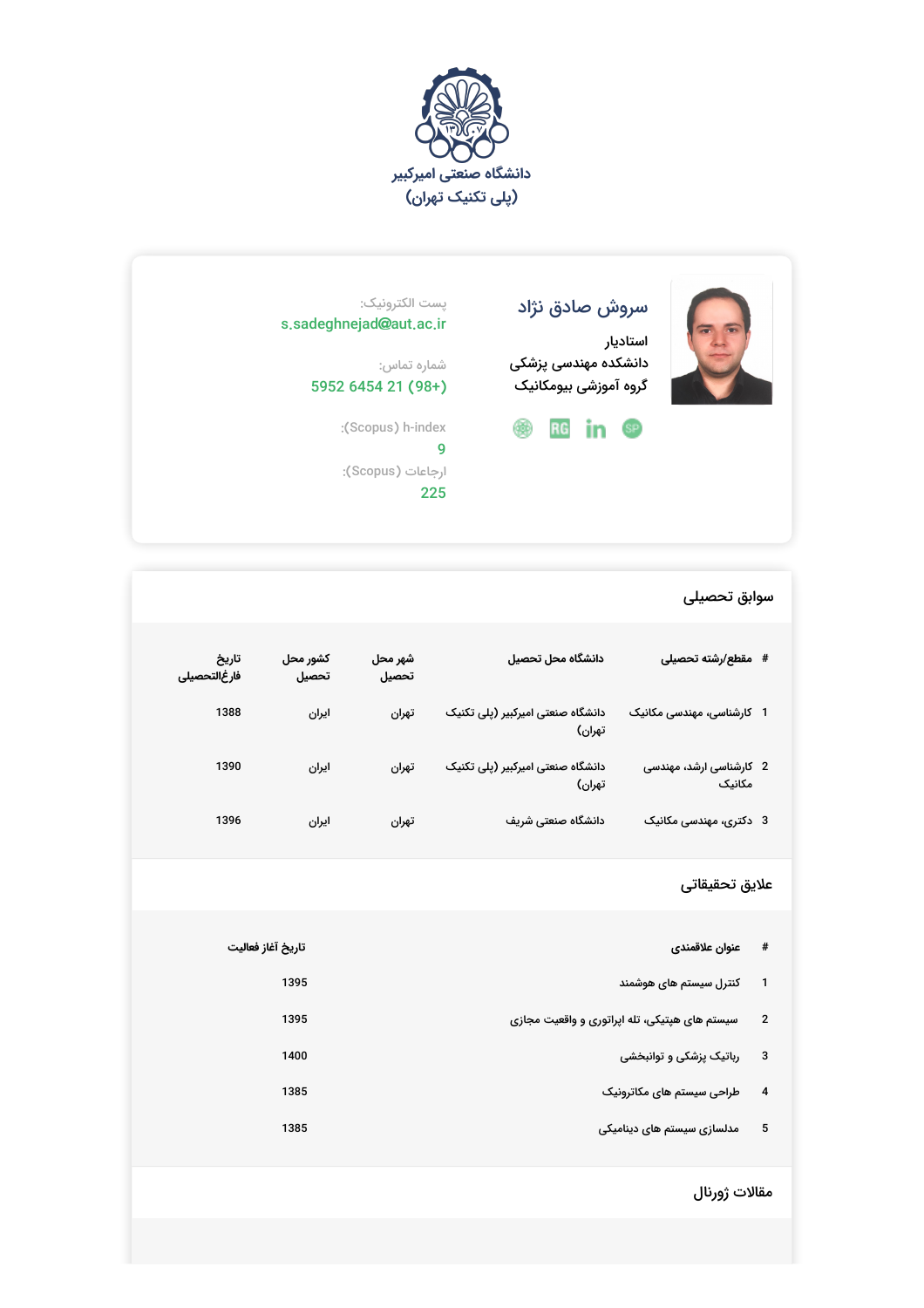- **1** 1. Farshad Khadivar, Soroush Sadeghnejad, Hamed Moradi, Gholamreza Vossoughi, " Dynamic [characterization](http://link.springer.com/article/10.1007/s11012-020-01125-1) and control of a parallel haptic interaction with an admittance type virtual environment", Meccanica, Vol. 55, Num. 159, Page pages435, 2020, January
- **2** Soroush [Sadeghnejad,](http://ajme.aut.ac.ir/article_3160.html) Yousef Taraz Jamshidi, Mojtaba Sadighi, " On the Low-Velocity Impact and Quasi-Static Indentation Studies of Nomex™ Honeycomb Composite Sandwich Panels**",** *AUT Journal of Mechanical Engineering* **,** Vol. 3, Num. 2, Page 243, 2019, October
- **3** Soroush Sadeghnejad, Nahid Elyasi, Farzam Farahmand, Gholamreza. Vossoughi and Seyed Mousa Sadr Hosseini, "Hyperelastic modeling of sino-nasal tissue for haptic [neurosurgery](http://scientiairanica.sharif.edu/article_21263.html) simulation", Transactions on Mechanical Engineering (B), International Journal of Science and Technology (Scientica Iranica), Vol. 27, Num. 3, Page 1266, 2020, June
- **4** Soroush Sadeghnejad, Farshad Khadivar, Ehsan Abdollahi, Hamed Moradi, Farzam Farahmand, Mousa Hosseini, **Gholamreza Vossoughi,** "[Development](http://onlinelibrary.wiley.com/doi/10.1002/rcs.2039) of a virtual based haptic system for endoscopic sinus surgery training: a validation study", *The International Journal of Medical Robotics and Computer Assisted Surgery* , Vol. 15, Num. 16, Page e2039, 2019, September
- **5** Soroush Sadeghnejad, Farzam Farahmand, Gholamreza Vossoughi, Hamed Moradi, S.Mousa Sadr Hosseini, " [Phenomenological](http://www.sciencedirect.com/science/article/abs/pii/S1350453319300281?via%253Dihub) Tissue Fracture Modelling for Endoscopic Sinus and Skull Base Surgery Training System Based on Experimental Data", *Medical Engineering & Physics*, Vol. 68, Num., Page 85, 2019, June
- **6** Soroush Sadeghnejad, Yousef Taraz Jamshidi, Reza Mirzaeifar, Mojtaba Sadighi, " Modeling, characterization and ", parametric identification of low velocity impact behavior of time-dependent [hyper-viscoelastic](http://journals.sagepub.com/doi/abs/10.1177/1464420716688233) sandwich panels Proceedings of the Institution of Mechanical Engineers, Part L: Journal of Materials: Design and Applications , Vol. 233, Num. 4, Page , 2017, April
- **7** Soroush Sadeghnejad, Mojtaba Sadighi, Abdolreza Ohadi, "Numerical and Experimental Investigations of Sandwich Plates with Viscoelastic Core under Low-Velocity Impact", Iranian Journal of Polymer Science and Technology (IJPST), Vol. 29, Num. 1, Page 55, 2016, May
- **8** Hamed Navabi, Soroush Sadeghnejad, Jacky Baltes, Sepehr Ramezani, "Position control of the Single Spherical Wheel Mobile Robot by Using the Fuzzy Sliding Mode Controller (FSMC)", *Advances in Fuzzy Systems*, Vol. 2017, Num. 1, Page 1, 2016,
- **9** Hamid Shahsavari, Soroush Sadeghnejad, Mojtaba Sadighi, "Parametric study of specific buckling load of cylindrical grid stiffened composite shells", Advanced Science Letters, Vol. 13, Num. 1, Page, 2012,

مقالات کنفرانس

**داده های ثبت شده در پورتال**

- **1** Youssef Taraz Jamshidi, Soroush Sadeghnejad, Mojtaba Sadighi, "Static and Dynamic Study of Sandwich Panels with Composite Skins and Nomex™ Honeycomb Core ", The 22nd Annual International Conference on Mechanical Engineering-ISME2014, April 2014
- **2** Soroush Sadeghnejad, Mojtaba Sadighi, "Theoretical and Experimental Static Behavior of Sandwich Structures with Viscoelastic Core ", The Bi-Annual International Conference on Experimental Solid Mechanics and Dynamics (X-Mech-2014), February 2014

افتخارات و جوایز

- **# عناوین جوایز و افتخارات تاریخ**
- **دریافت**
- 1 دانشجوی بدون آزمون مقاطع کارشناسی ارشد و دکتری در دانشگاه های صنعتی امیرکبیر (پلی تکنیک تهران) و صنعتی شریف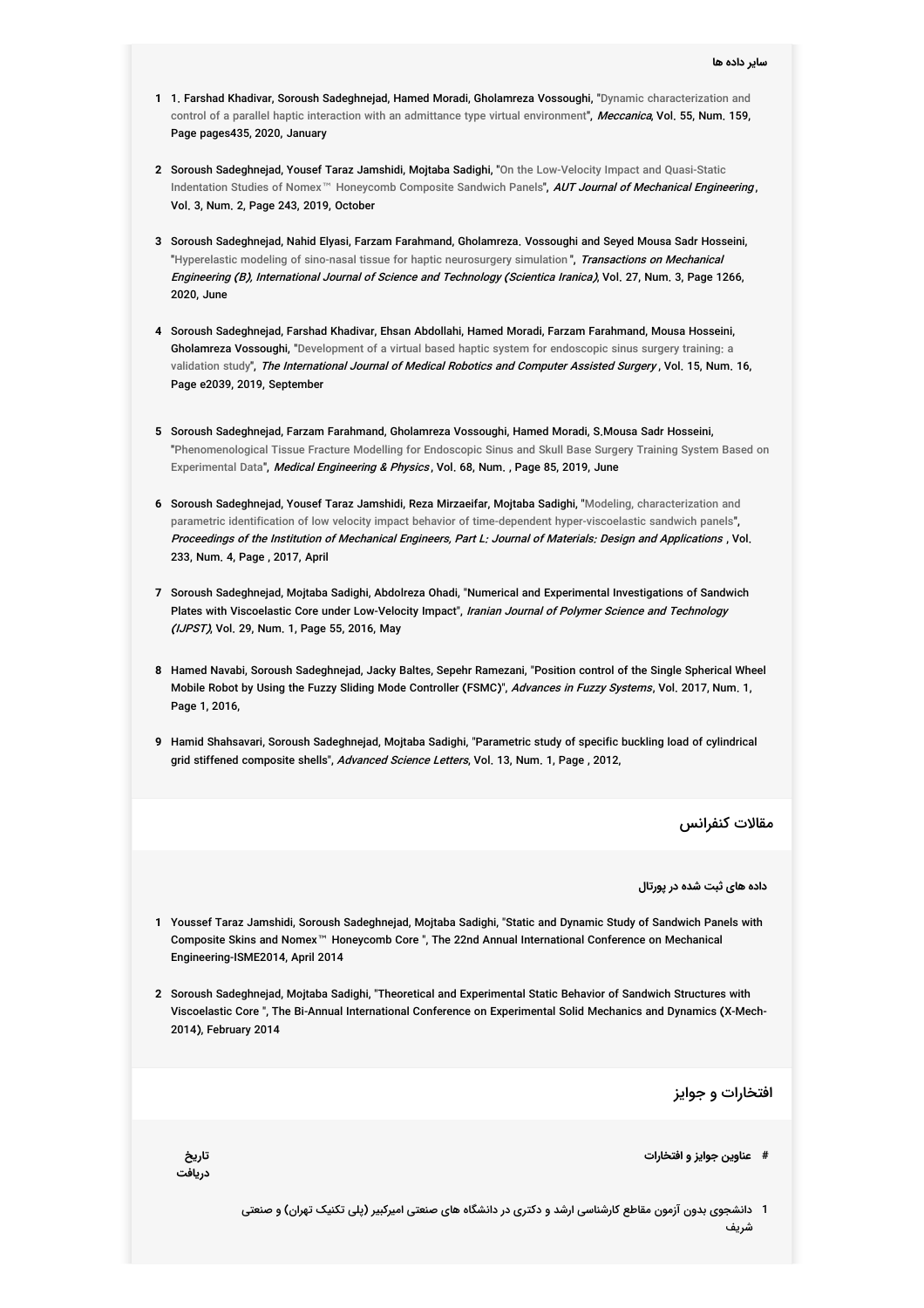- 2 رتبه اول دانش آموختگان دانشکده مهندسی مکانیک، دانشگاه صنعتی امیرکبیر (پلی تکنیک تهران)، مقطع کارشناسی
- 3 10% برتر دانش آموختگان دانشکده مهندسی مکانیک داتشگاه صنعتی امیرکبیر (پلی تکنیک تهران) در مقطع کارشناسی و کارشناسی ارشد
	- 4 دریافت جایزه تحصیلی بنیاد ملی نخبگان در دوره دکتری دانشکده مهندسی مکانیک دانشگاه صنعتی شریف
	- 5 دریافت جایزه پژوهش رباتیک و هوش مصنوعی از طرف فدراسیون جهانی ربوکاپ در سالهای 2015 و 2017

#### فعالیتهای اجرایی

| # عناوين فعاليت هاي اجرايي                                            | توضیح / سازمان محل خدمت                     | تاريخ<br>شروع | تاريخ<br>خاتمه |
|-----------------------------------------------------------------------|---------------------------------------------|---------------|----------------|
| 1 رئيس پرديس بين الملل كيش                                            | دانشگاه صنعتی امیرکبیر (پلی تکنیک<br>تهران) | 1400          | تاكنون         |
| 2 ۔ رئیس مرکز نوآوری دانشکدہ مهندسی پزشکی                             | دانشگاه صنعتی امیرکبیر (پلی تکنیک<br>تهران) | 1399          | تاكنون         |
| 3 رئیس ادارہ انجمن های علمی دانشجویی                                  | دانشگاه صنعتی امیرکبیر (پلی تکنیک<br>تهران) | 1395          | تاكنون         |
| 4   استاد مشاور اتحادیه انجمن های علمی دانشجویی رباتیک و<br>مكاترونيك | وزارت علوم، تحقیقات و فناوری                | 1397          | تاكنون         |
| 5 رئیس انجمن رباتیک و هوش مصنوعی در ورزش                              | وزارت علوم، تحقیقات و فناوری                | 1396          | تاكنون         |

#### دروس ارائه شده

| # | عنوان درس                                                                             | توصيف درس                                                                                                                                                                                                                                                           |   |                |
|---|---------------------------------------------------------------------------------------|---------------------------------------------------------------------------------------------------------------------------------------------------------------------------------------------------------------------------------------------------------------------|---|----------------|
| 1 | Rehabilitation<br><b>Principles &amp; Devices</b>                                     | In this course, we will attempt to provide the student with an overview of<br>rehabilitation devices, Rehabilitation has been mostly based on physiology,<br>pathology and analysis of sensory and motor dysfunctions. On the other<br>hand, engineering has an imp | ℰ | Spring<br>2022 |
| 2 | <b>Vibrations</b>                                                                     | Vibration is the part of the dynamics, which deals with the reciprocating<br>motions of objects. Studying the behavior of objects and systems under<br>vibration and controlling vibrations is one of the important goals of this<br>science                        | ℰ | Spring<br>2022 |
| 3 | special Topics<br>(Sense of Touch &<br>Haptic Feedback in<br><b>Medical Robotics)</b> | This course will give students a broad overview of the topic of haptics<br>applied to virtual reality, teleoperation, and physical human-robot interaction.<br>Haptics is the study of touch: touch sensing, perception, cognition, and<br>feedback, Study of the d | Ø | Fall<br>2021   |
| 4 | <b>Statics and Strength</b><br>of Materials                                           | Mechanics is the physical science which deals with the effects of forces on<br>objects. This course teaches students how to apply the equilibrium of<br>bodies under action of forces. Strength of materials, also called mechanics<br>of materials, deals with the |   | Fall<br>2021   |